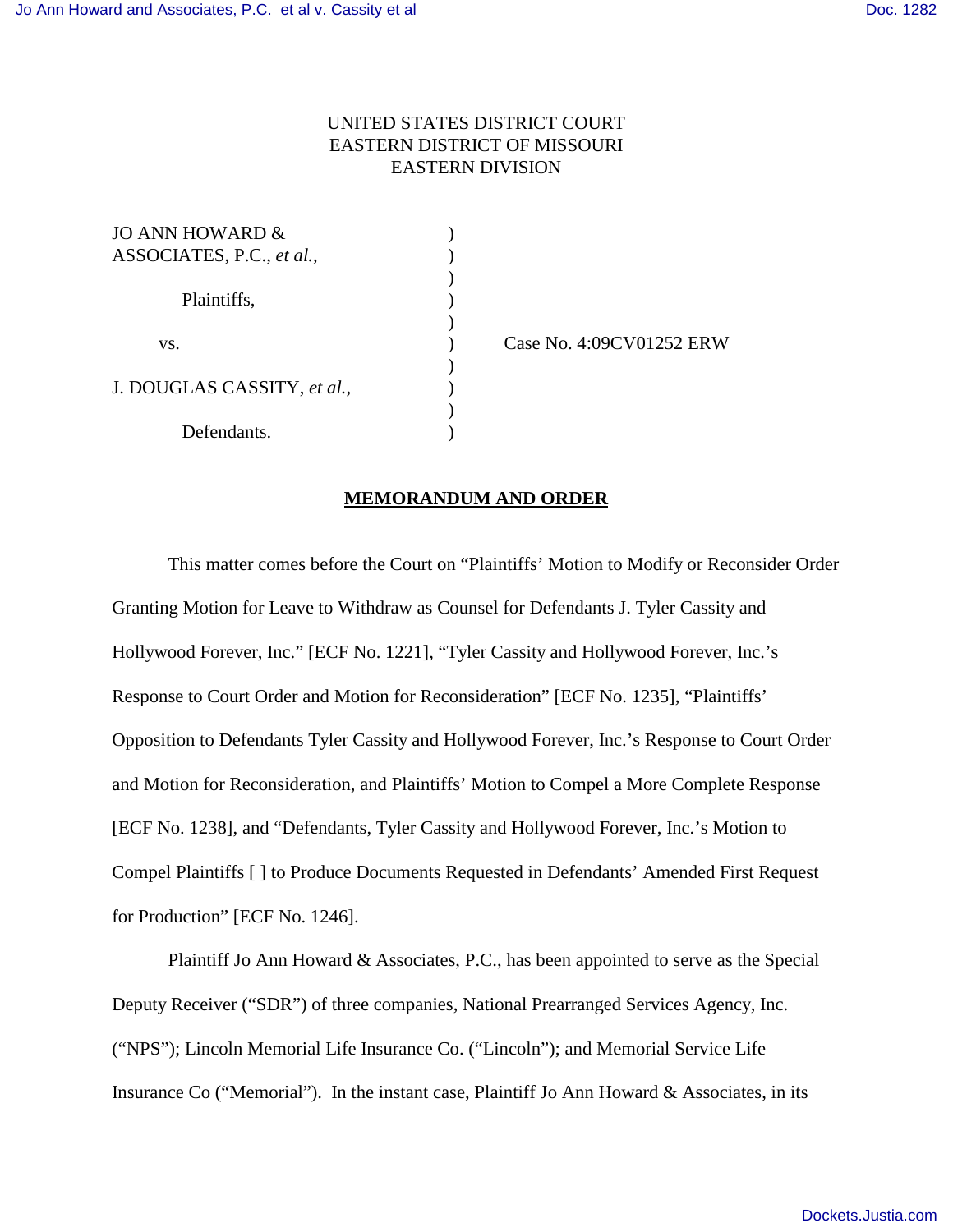capacity as the SDR, has asserted, against numerous defendants, claims such as violation of the RICO Act, 18 U.S.C. § 1962(d); breach of fiduciary duty; and gross negligence. Other plaintiffs include national and individual state life and health insurance guaranty associations.

NPS, Lincoln, Memorial, and Defendant Hollywood Forever ("Hollywood Forever"), are part of a larger consortium of related entities that are all ultimately owned by a family trust of the St. Louis-based Cassity family. Defendant J. Tyler Cassity served as an officer or director of several entities within the Cassity consortium, including Lincoln, Memorial, and Hollywood Forever, and was a beneficiary of the family trust. Hollywood Forever is a subsidiary of another named defendant, Forever Network, and operates funeral home and cemetery services.

## **I. TYLER CASSITY AND HOLLYWOOD FOREVER INC.'S RESPONSE TO COURT ORDER AND MOTION FOR RECONSIDERATION [ECF NO. 1235]**

Previously, this matter came before the Court on the defendants' motion to compel return of an inadvertently produced document, referred to as "Narrative Timeline," and on Plaintiff SDR's motion for discovery status update by the defendants regarding documents cited in the Narrative Timeline [ECF Nos. 1197, 1217]. Following hearing on the motions, the Court denied the defendants' motion to compel return of the Narrative Timeline, granted Plaintiff SDR's motion for discovery status update, and ordered defendants to provide to Plaintiffs and this Court a status report concerning their larger document collection, giving a date certain as to when production would be forthcoming, and specifying the circumstances surrounding the loss or destruction of documents cited, referenced, or quoted in the timeline [ECF No. 1228]. The Court also ordered the defendants to produce all documents responsive to Plaintiff SDR's Request for Production, and to provide Plaintiff and the Court a privilege log.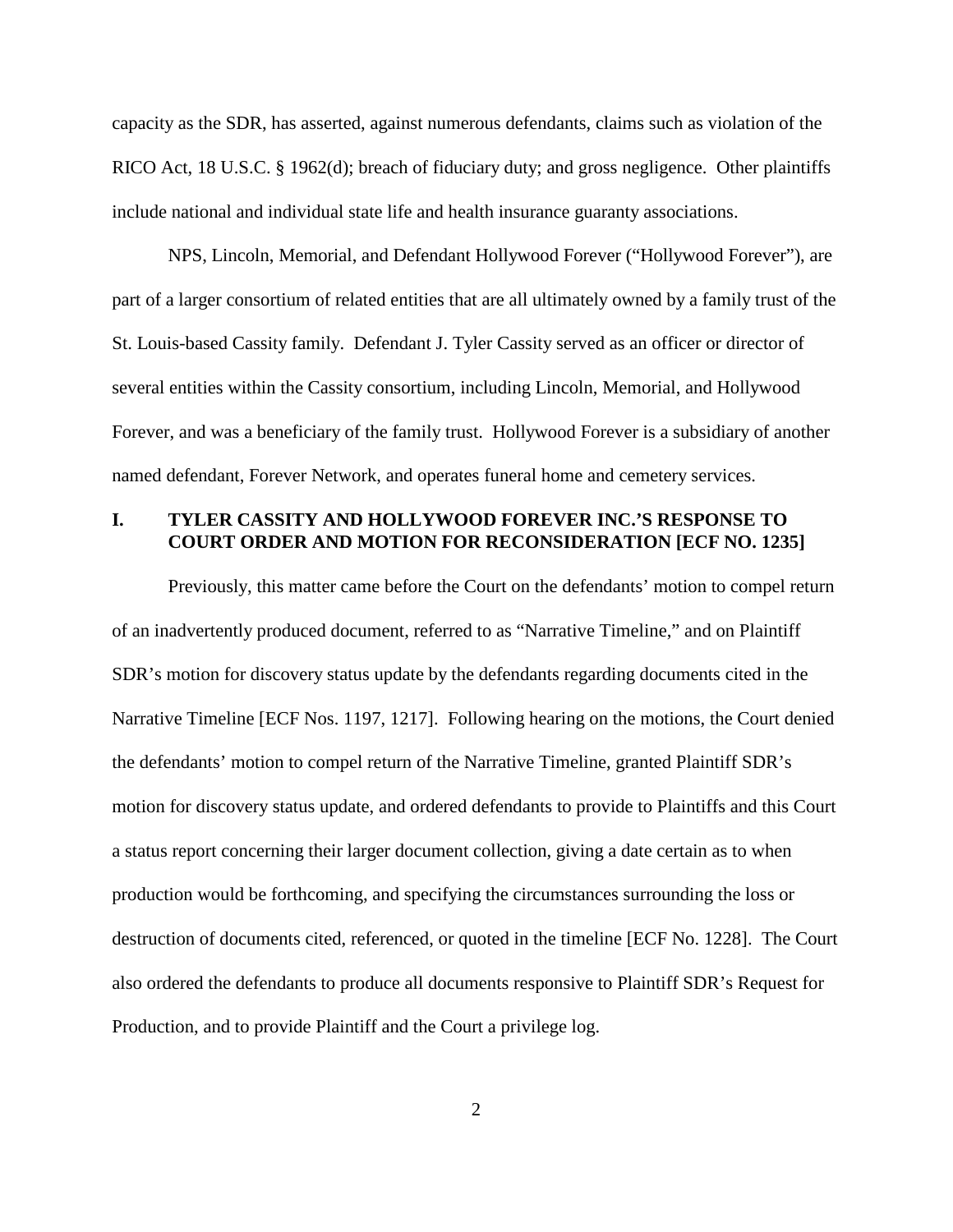In their Motion for Reconsideration, Defendants request the Court to allow them to preserve their objections asserted to Plaintiff SDR's First Set of Docment Requests, to produce responsive documents to non-objectionable document requests beginning thirty (30) days from July 19, 2013, but proceeding until November 19, 2013, and to reconsider its ruling regarding the claw back request pertaining to the Narrative Timeline [ECF No. 1235]. Defendants again contend production of the Narrative Timeline "was made through no fault of the client and it is tragic that his case could be affected [or] jeopardized by something that he did not do." During the hearing, Defendants' counsel urged the Court to consider the damage done to Tyler Cassity by release of the document, and asked the Court to have the document returend.

In their "Opposition to Defendants Tyler Cassity and Hollywood Forever, Inc.'s Response to Court Order and Motion for Reconsideration," Plaintiffs contend, "Defendants present little to no argument, other than to lament the perceived unfairness of the ruling and lay blame on their California counsel" [ECF No. 1238]. They argue that Defendants have failed to address any of the elements needed for reconsideration. This Court agrees.

"A motion for reconsideration 'serve[s] the limited function of correcting manifest errors of law or fact or . . . present[ing] newly discovered evidence' after a final judgment." *Bradley Timberland Res. v. Bradley Lumber Co.*, 712 F.3d 401, 406-07 (8th Cir. 2013) (citing *United States v. Metro. St. Louis Sewer Dist.*, 440 F.3d 930, 933 (8th Cir. 2006)). Such motions cannot be used to introduce new evidence that could have been offered prior to judgment. *Id.* Defendants have identified no manifest error of law or fact, and have presented no newly discovered evidence. The Court will deny Defendants' motion for reconsideration [ECF No. 1235].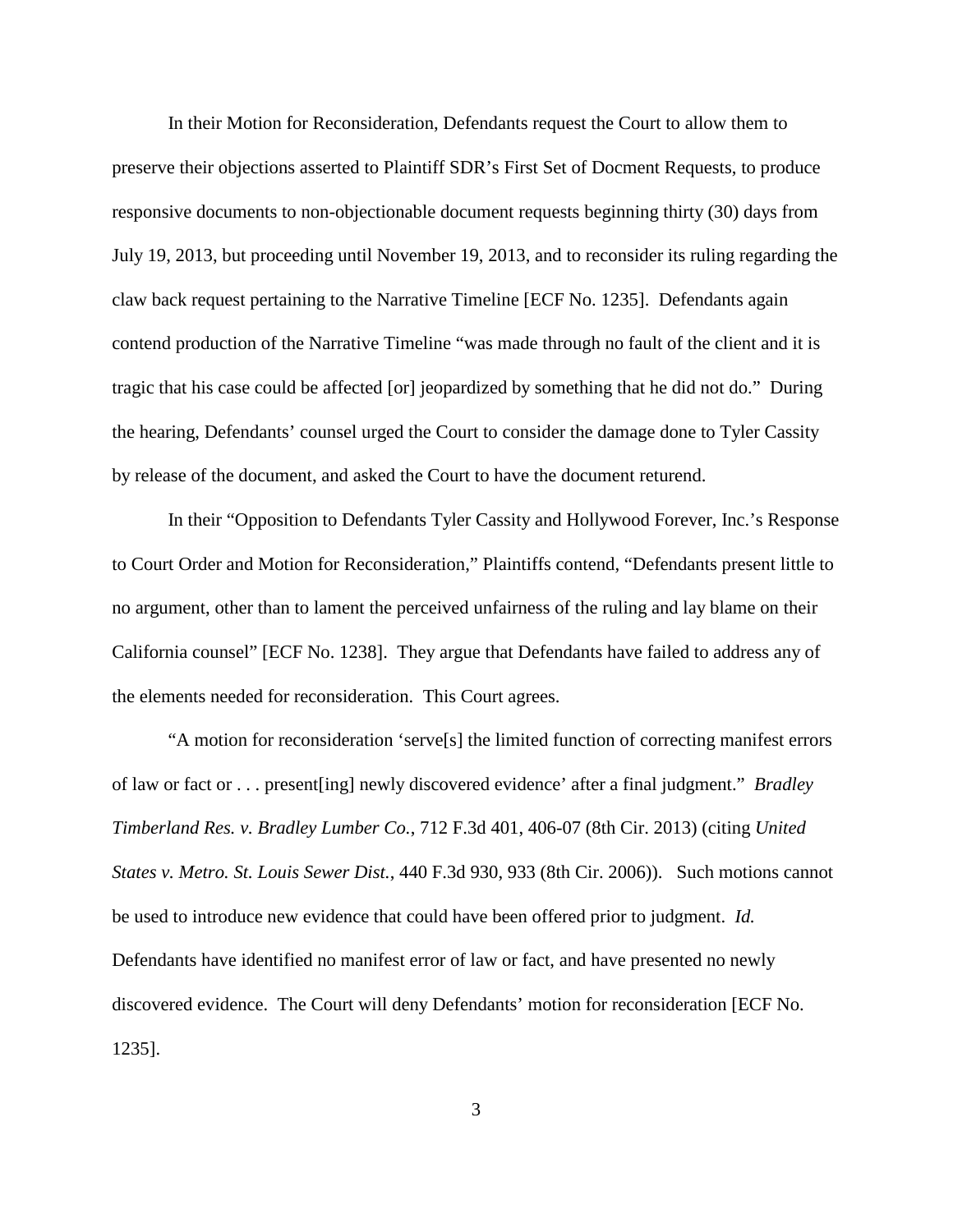# **II. PLAINTIFFS' MOTION TO MODIFY OR RECONSIDER ORDER GRANTING MOTION FOR LEAVE TO WITHDRAW AS COUNSEL FOR DEFENDANTS J. TYLER CASSITY AND HOLLYWOOD FOREVER, INC. [ECF NO. 1221].**

On July 5, 2013, Darren S. Enenstein, David Z. Ribakoff, and Robert A. Rabbat, of the law firm Enenstein & Ribakoff, APC, filed a Motion and Memorandum for Leave to Withdraw as Counsel for Defendants J. Tyler Cassity and Hollywood Forever, citing irreconcilable differences and stating the defendants were no longer cooperating with counsel to aid in the defense of this action [ECF No. 1219]. This Court granted counsel's motion on July 8, 2013 [ECF No. 1220]. Thereafter, Plaintiffs filed their motion asking the Court to reconsider its Order granting the motion to withdraw.

In their Motion, Plaintiffs request that the Court modify or reconsider its July 8th Order granting the defendants' counsel leave to withdraw. Plaintiffs contend the Court should either reconsider its withdrawal decision, or condition the withdrawal by requiring the attorneys to remain subject to the jurisdiction of the Court, including for questioning as necessary regarding the loss of the Timeline documents. Plaintiffs claim the firm is directly involved in the disappearance of certain key documents that were in their possession and control. Plaintiffs contend the defendants failed to meet the production deadline of the documents cited within the Narrative Timeline and other documents, stating that these defendants "have not produced a single document in response to the SDR's requests." Plaintiffs further assert that there has been no explanation from the firm as to how the more than thirty (30) documents cited and quoted in the Narrative Timeline were lost. Given the firm's central role in the receipt and production of the Timeline, and the receipt and loss of the Timeline documents, Plaintiff assert it is critical these attorneys remain subject to the Court's jurisdiction until the Timeline-related issues are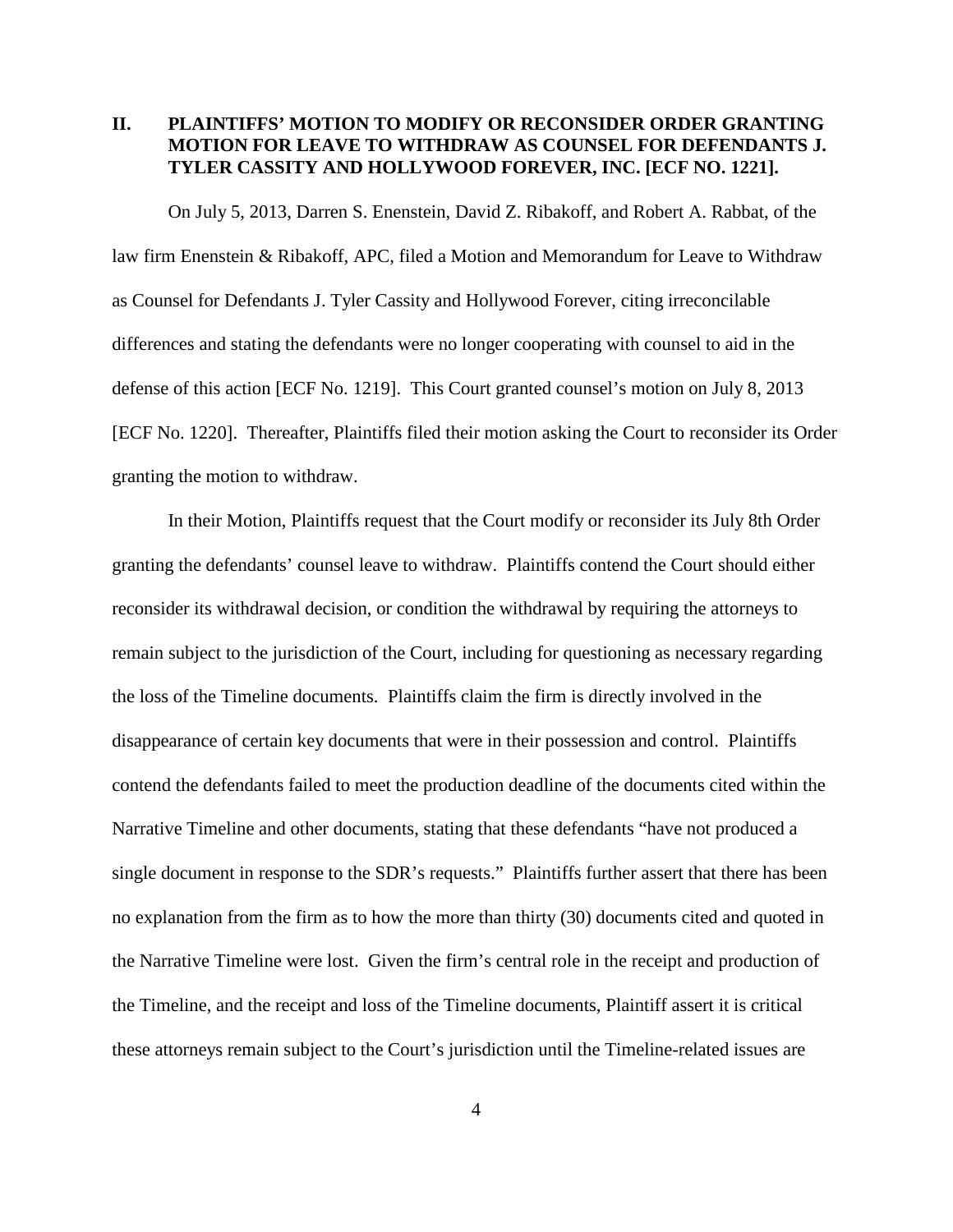resolved.

Defendants Tyler Cassity and Hollywood Forever are currently represented by Deidre Gallagher, Esq., and Ms. Gallagher was appeared on their behalf at the motion hearing. Defendants' former counsel, Darren S. Enenstein, David Z. Ribakoff, and Robert A. Rabbat of the law firm Enenstein & Ribakoff, participated in the hearing by telephone conference. During the hearing, Plaintiffs stated they no longer opposed withdrawal by Defendants' former counsel. Information supplied during the hearing revealed Defendants were attempting to recreate the missing documents, and indicated Plaintiffs recently received copies of the Timeline documents.

 Defendants' former counsel conceded the Court's jurisdiction over them for every purpose, and further stated on the record that they would be available to assist with discovery, and to answer questions. Accordingly, the Court will deny "Plaintiffs' Motion to Modify or Reconsider Order Granting Motion for Leave to Withdraw as Counsel for Defendants J. Tyler Cassity and Hollywood Forever, Inc." [ECF No. 1221].

# **III. PLAINTIFFS' MOTION TO COMPEL A MORE COMPLETE RESPONSE [ECF NO. 1238].**

In their Motion to Compel a More Complete Response from Defendants, Plaintiffs contend Defendants fail to "specify the circumstances surrounding the loss or destruction of the documents cited, referenced, or quoted in the Narrative Timeline" as required by this Court's July 19, 2013 Order [ECF No. 1228 at 12].

During the hearing, Defendants' former counsel supplied more information surrounding the loss of the documents cited, referenced, or quoted in the Narrative Timeline. According to former counsel, several boxes of documents they had received from Tyler Cassity and Hollywood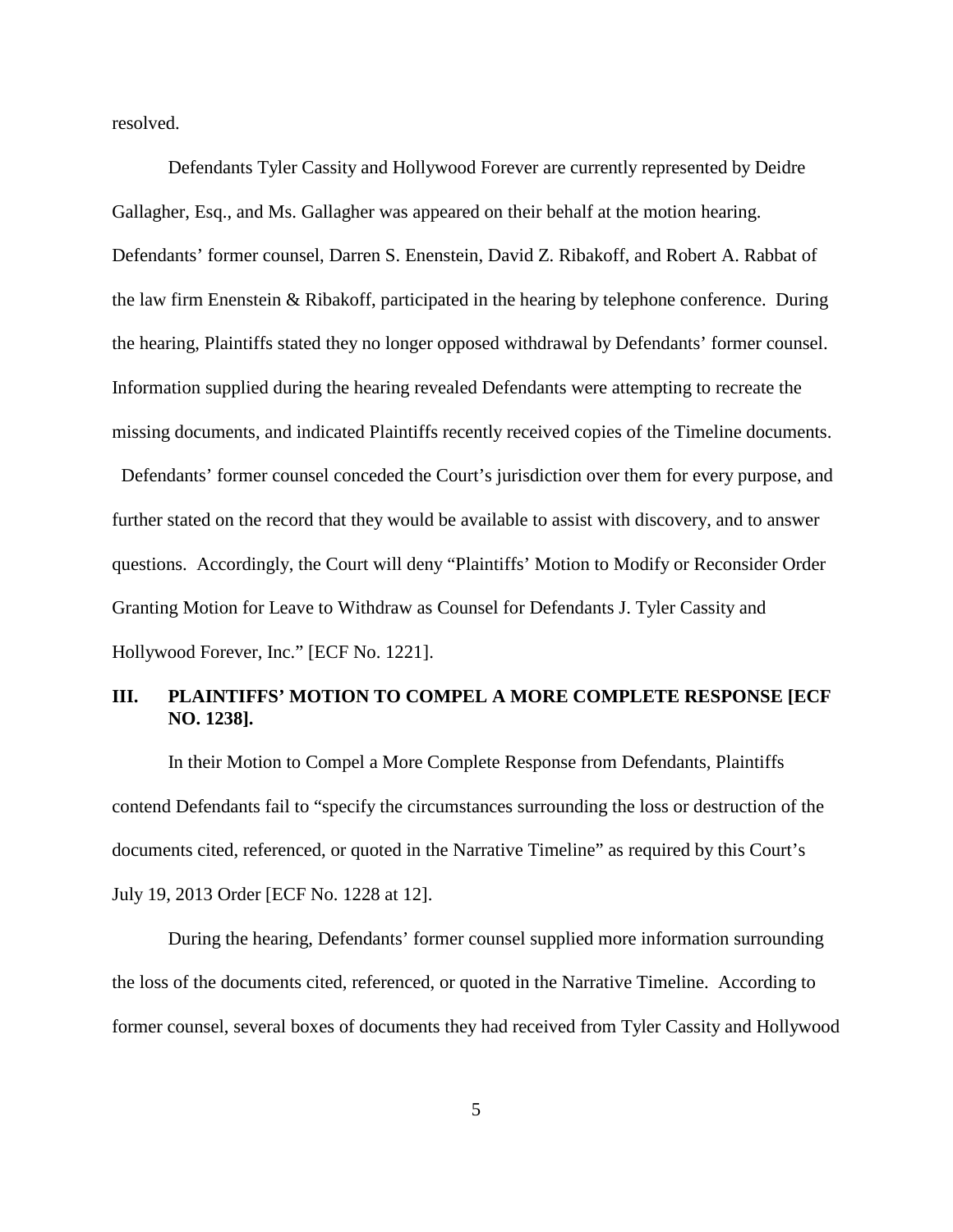Forever, "went missing" when they moved their office to smaller quarters, and a period of time elapsed before the loss was discovered. The Narrative Timeline documents were in a box that was lost in the move. Former counsel further explained that the declaration prepared by Robert A. Rabbat, which stated that the firm had gathered and scanned the documents received from Tyler Cassity and Hollywood Forever, addressed the documents within his possession at the time of his declaration, and did not include the missing files. Former counsel stated that they recreated some documents by reimaging company computers, and that they believed more could be recreated from company servers and they will continue to recreate additional documents.

Ms. Gallagher, Defendants' present counsel, indicated that Defendants were served with Plaintiffs' First Request for Production on January 30, 2013, and that Defendants were making a good faith effort to respond to the requests and to comply with the Court's July 19, 2013 Order, which, among other things, directed Defendants to provide to Plaintiffs and the Court a Status Report concerning their larger document collection, giving a date certain as to when productions would be forthcoming. The July 19th Order further directed Defendants to produce all documents responsive to Plaintiffs' production requests within thirty (30) days, and to provide Plaintiffs and the Court a privilege log within forty-five (45) days. During the hearing, Defendants stated they had decided the requested documents were not privileged and they were producing them all. Defendants further explained they were trying to place the requested information in a format suitable for production, and they stated their response should be complete fairly soon. Given the more complete explanation supplied during the hearing, the substantial amount of documents already supplied to Plaintiffs, and former counsel's assurance they would be available to assist with discovery, the Court will deny, as moot, Plaintiffs' Motion to Compel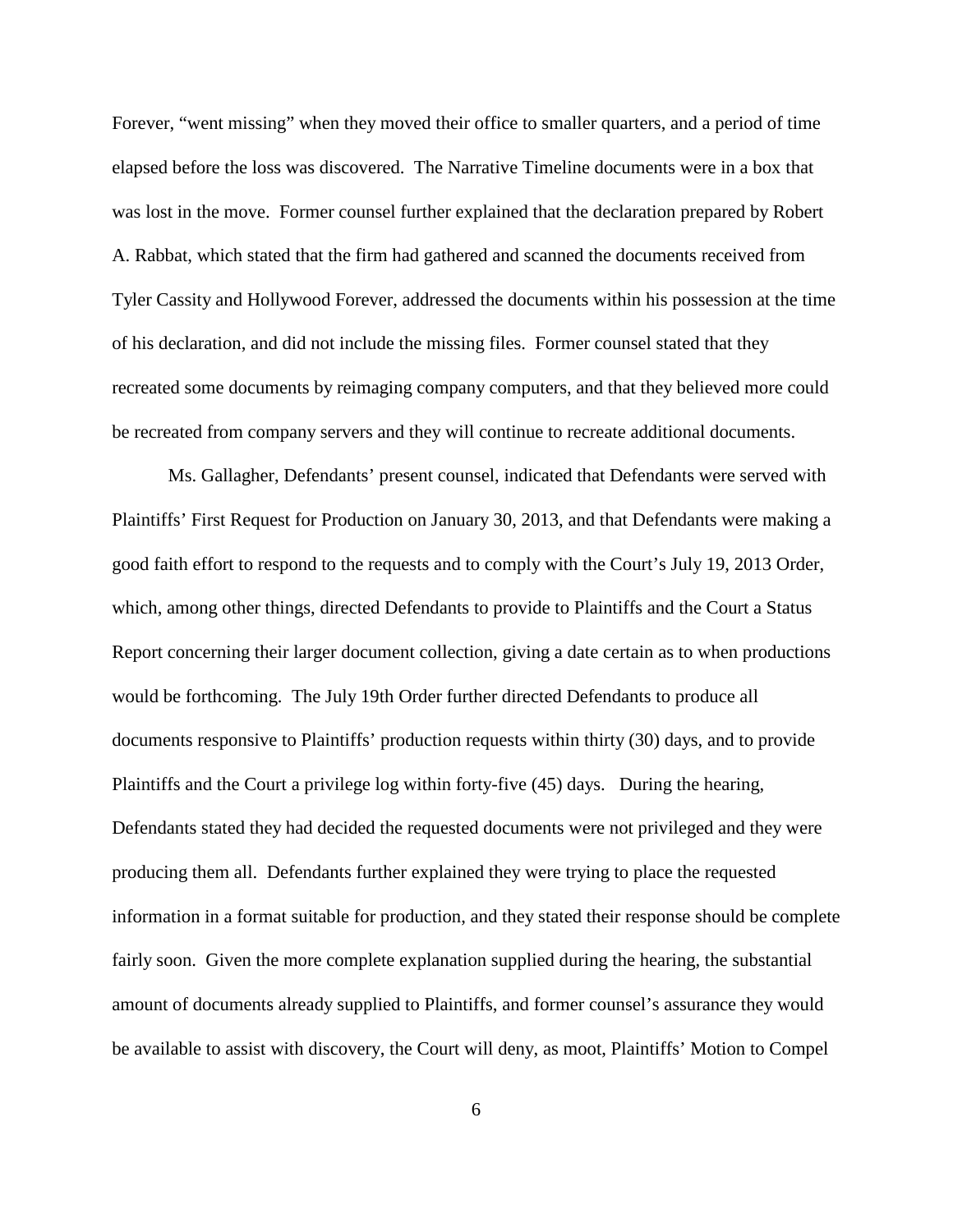a More Complete Response from Defendants Specifying the Circumstances Surrounding the Alleged Loss or Destruction of the Timeline Documents and Detailing Their Efforts to Locate Them [ECF No. 1238].

# **IV. DEFENDANTS, TYLER CASSITY AND HOLLYWOOD FOREVER, INC.'S MOTION TO COMPEL PLAINTIFFS[ ]TO PRODUCE DOCUMENTS REQUESTED IN DEFENDANTS' AMENDED FIRST REQUEST FOR PRODUCTION [ECF NO. 1246].**

In their Motion to Compel Plaintiffs to Produce, Defendants ask the Court to compel Plaintiffs to produce certain documents Defendants Tyler Cassity and Hollywood Forever requested in the Amended First Request for Production to Plaintiffs. Defendants state they have made a good faith effort to resolve this discovery issue, to no avail, and claim Plaintiffs have failed to provide any specific evidence to support their general objections that the requests were "improper, unnecessary, abusive, unduly burdensome, unnecessarily cumulative or duplicative, overly broad, and seeking to invade attorney work product."

In their Response, Plaintiffs claim the Court should deny the Motion to Compel because the Defendants' requests for production are contention requests and are categorically improper [ECF No. 1257]. They assert that Defendants failed to confer before filing their motion, and have never attempted to access or review thousands of text-searchable documents already made available to them. They additionally claim the requests are improper because, rather than seeking production of any withheld documents, they would only burden Plaintiffs with the task of recategorizing previously produced documents according to allegations in Plaintiff's complaint. They assert that the requests "simply copy allegations made in Plaintiffs' complaint and ask for documents that 'support' each allegation."

7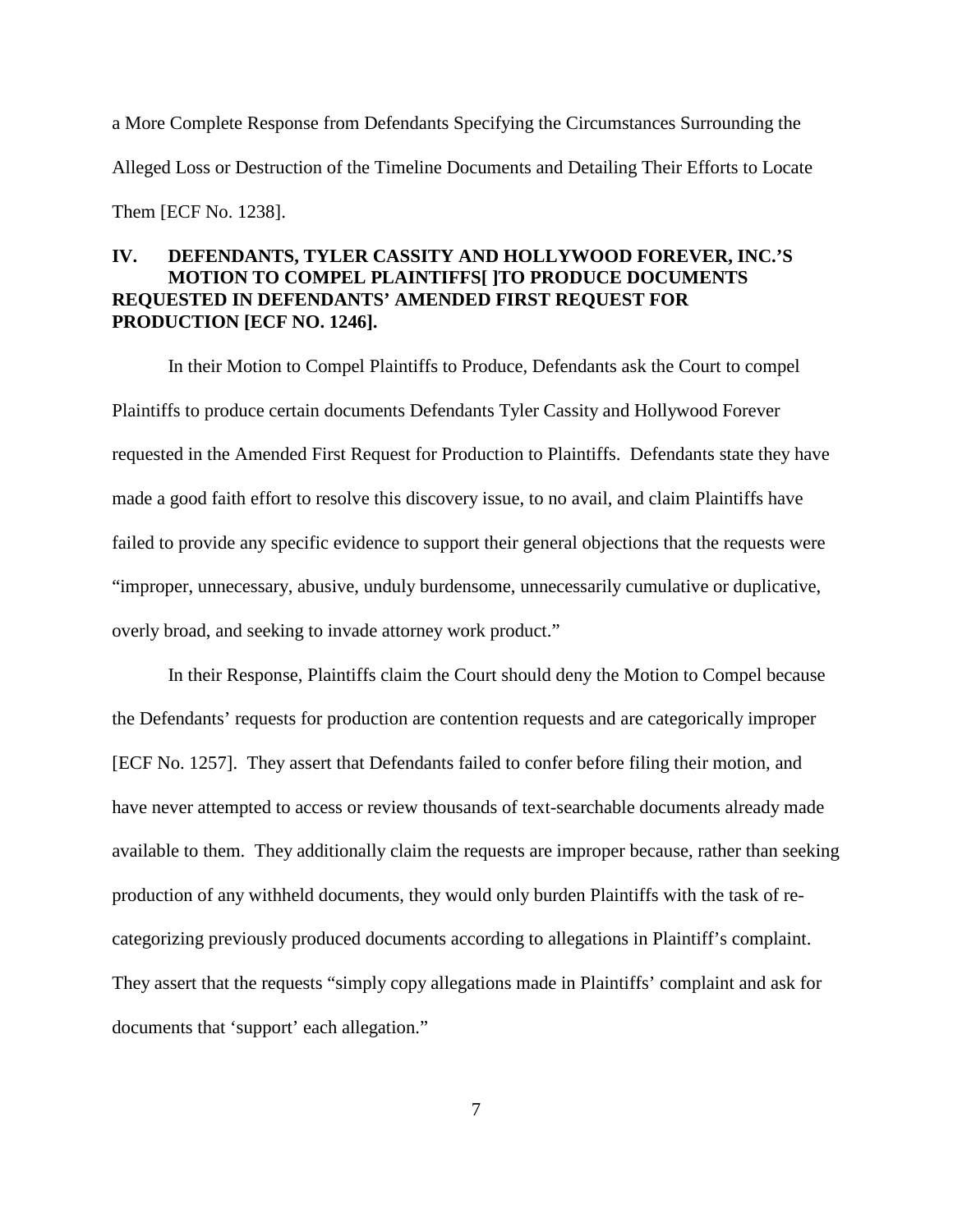In their Reply, Defendants reiterate their claim that Plaintiffs have failed to provide specific objections to any of their requests for production or show how the requested information is protected by privilege, and they contend Plaintiffs have failed to produce documents in compliance with the requirements of Federal Rule of Civil Procedure 34, because they have failed to satisfy their burden of showing the documents in their initial disclosures were produced as they were kept in the ususal course of business [ECF No. 1260].

During the hearing, Defendants' present counsel agreed to redraft Defendants' requests for production and submit them to Plaintiffs' within twenty (20) days of the September 11, 2013 hearing. Based upon the representations of Defendants' present counsel, the Court will rule as moot "Defendants, Tyler Cassity and Hollywood Forever, Inc.'s Motion to Compel Plaintiffs, SDR, to Produce Documents Requested in Defendants' Amended First Request for Production" [ECF No. 1246], allowing Defendants twenty (20) days to rephrase their production requests. The Court will consider any future motions to compel after that time.

Accordingly,

**IT IS HEREBY ORDERED** that "Plaintiffs' Motion to Modify or Reconsider Order Granting Motion for Leave to Withdraw as Counsel for Defendants J. Tyler Cassity and Hollywood Forever, Inc." [ECF No. 1221], is **DENIED**.

**IT IS FURTHER ORDERED** that "Tyler Cassity and Hollywood Forever, Inc.'s Response to Court Order and Motion for Reconsideration" [ECF No. 1235], is **DENIED**.

**IT IS FURTHER ORDERED** that "Plaintiffs' Opposition to Defendants Tyler Cassity and Hollywood Forever, Inc.'s Response to Court Order and Motion for Reconsideration, and Plaintiffs' Motion to Compel a More Complete Response" [ECF No. 1238], is **DENIED, as**